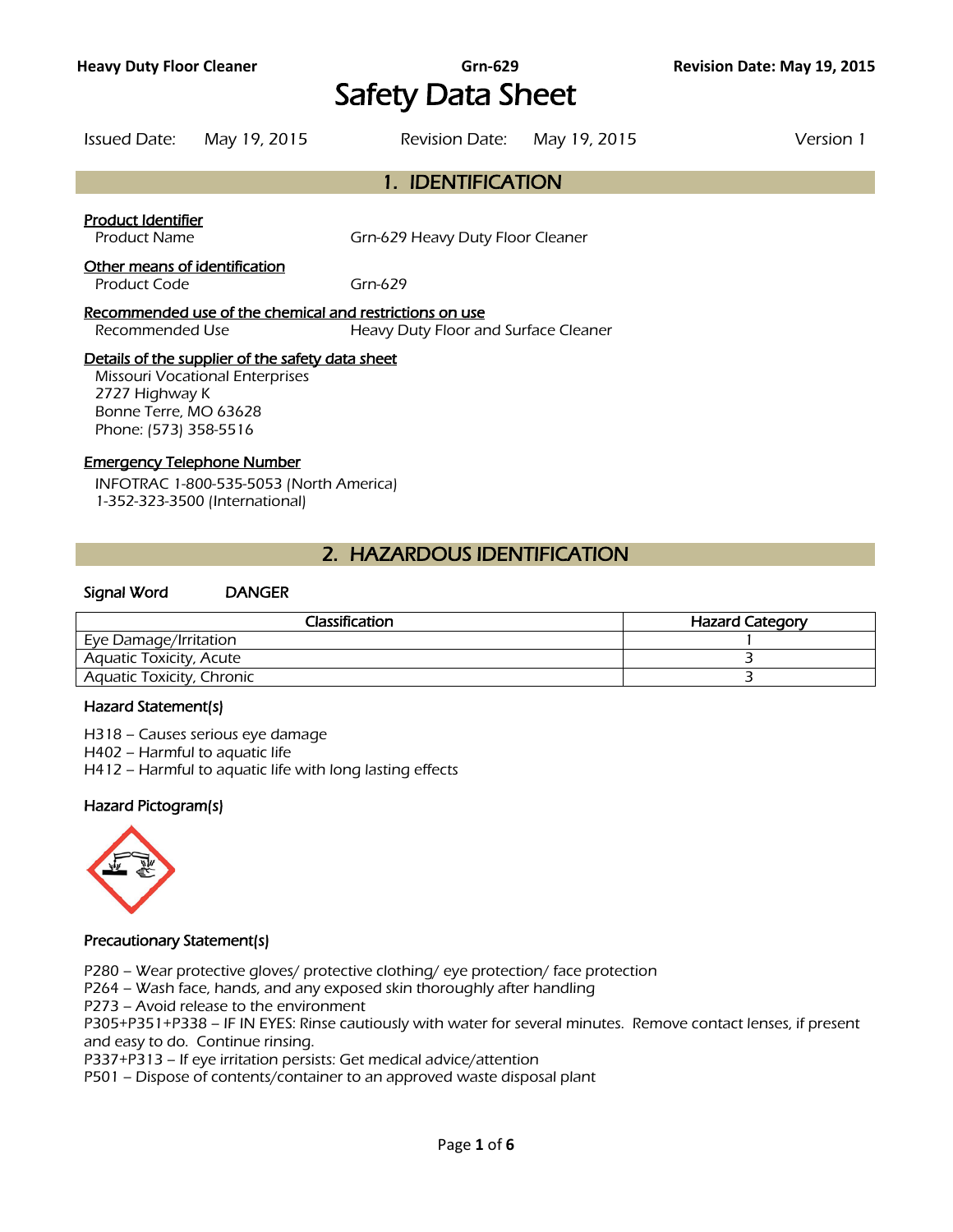### 3. COMPOSITION/INFORMATION ON INGREDIENT

|                                                   |            | Weight-% |
|---------------------------------------------------|------------|----------|
| Water                                             | 7732-18-5  | 85-90    |
| Sodium Citrate                                    | 68-04-02   | $5 - 10$ |
| Alcohols, C9-11, branched and linear, ethoxylated | 68439-46-3 | $5 - 10$ |

\*\*If Chemical Name/CAS No is "proprietary" and/or Weight-% is listed as a range, the specific chemical identity and/or percentage of composition has been withheld as a trade secret.

### 4. FIRST-AID MEASURES

| <b>General Advice</b> | If you feel unwell, seek medical advice (show label where possible).                                                                                                   |
|-----------------------|------------------------------------------------------------------------------------------------------------------------------------------------------------------------|
| Eye Contact           | Rinse thoroughly with plenty of water for at least 15 minutes, lifting lower and upper<br>eyelids. Consult a physician.                                                |
| <b>Skin Contact</b>   | Wash with soap and water. Take off contaminated clothing. Wash contaminated clothing<br>before reuse. If skin irritation or rash occurs: Get medical advice/attention. |
| <b>Inhalation</b>     | Remove to fresh air.                                                                                                                                                   |
| Ingestion             | Clean mouth with water and drink afterwards plenty of water.                                                                                                           |

#### Most important symptoms and effects

Symptoms Contact may cause irritation and redness.

Indication of any immediate medical attention and special treatment needed<br>Notes to Physician Treat symptomatically.

Treat symptomatically.

### 5. FIRE-FIGHTING MEASURES

### Extinguishing Media

Suitable Extinguishing Media: Use measures that are appropriate to local circumstances and the surrounding environment.

Unsuitable Extinguishing Media: Not Determined.

### Specific Hazards Arising from the Chemical

Non-flammable solution.

### Protective equipment and precautions for firefighters

 As in any fire, wear self-contained breathing apparatus pressure-demand, MSHA/NIOSH (approved or equivalent) and full protective gear.

### 6. ACCIDENTAL RELEASE MEASURES

### Personal precautions, protective equipment and emergency procedures

Personal Precautions **Exercise** Use personal protective equipment as required.

### Methods and material for containment and clean up

Methods for Containment Prevent further leakage or spillage if safe to do so.

**Methods for Clean up** Keep in suitable, closed containers for disposal.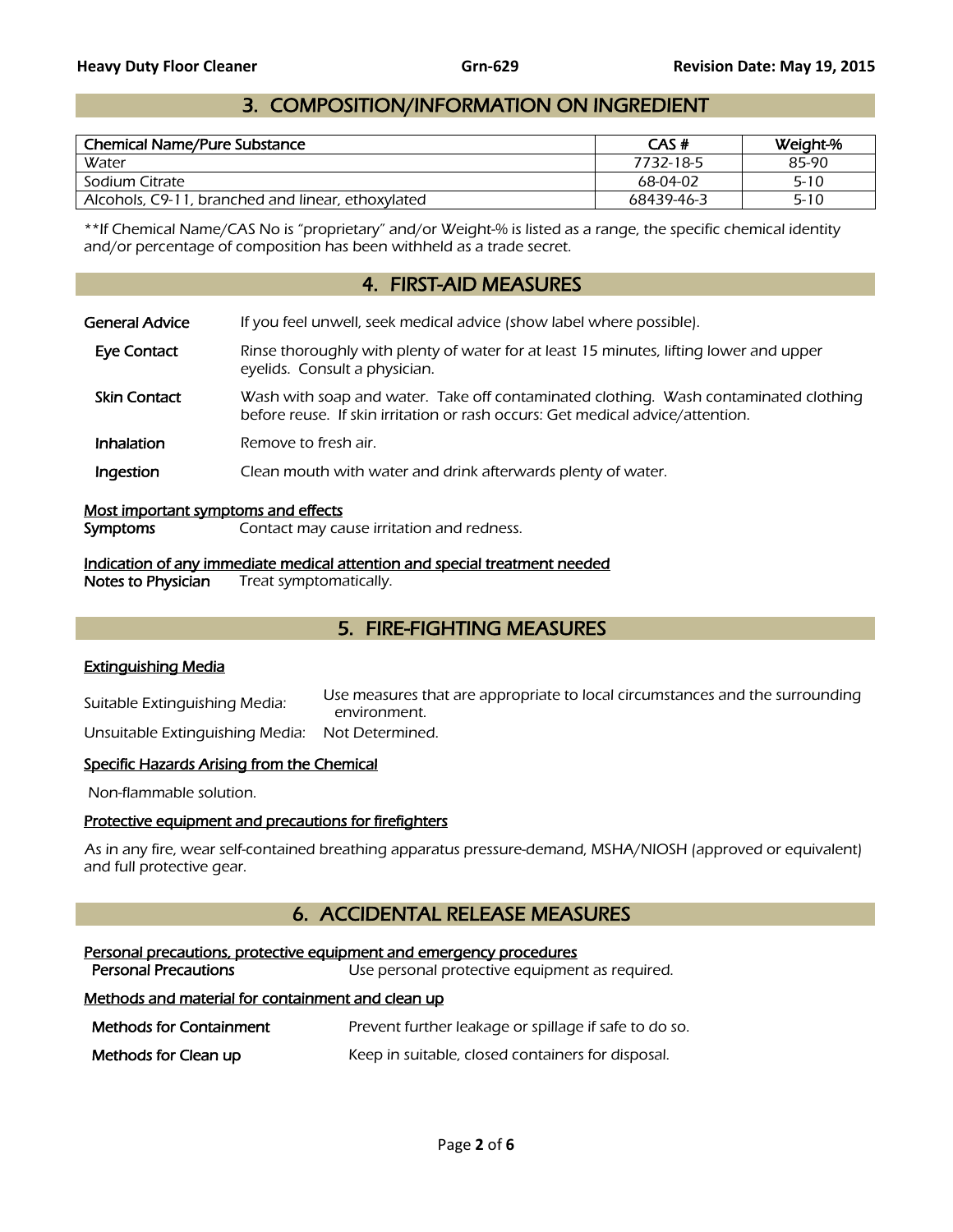### Precautions for safe handling

Advice on Safe Handling Use personal protection recommended in Section 8. Wash thoroughly after handling. Contaminated work clothing should not be allowed out of the workplace. Avoid breathing vapors or mists.

### Conditions for safe storage, including any incompatibilities

| <b>Storage Conditions</b> | Keep containers tightly closed in a dry, cool and well-ventilated place. |
|---------------------------|--------------------------------------------------------------------------|
| Incompatible Materials    | None known based on information supplied.                                |

### 8. EXPOSURE CONTROLS/PERSONAL PROTECTION

### Exposure Guidelines

|                                                                 | <b>Chemical Name</b>                                                      | <b>ACGIH, TLV</b> | OSHA, PEL | Carcinogen |
|-----------------------------------------------------------------|---------------------------------------------------------------------------|-------------------|-----------|------------|
| Sodium Citrate                                                  |                                                                           | N/A               | N/A       | N/A        |
| Alcohols, C9-11, branched and linear, ethoxylated               |                                                                           | N/A               | N/A       | N/A        |
| Appropriate engineering controls<br><b>Engineering Controls</b> | Apply technical measures to comply with the occupational exposure limits. |                   |           |            |
|                                                                 | tedividual assessation means use augh as assessat asstastivo cautament    |                   |           |            |

### Individual protection measures, such as personal protective equipment

| Eye/Face Protection            | Avoid contact with eyes.                                               |
|--------------------------------|------------------------------------------------------------------------|
| Skin and Body Protection       | Wear suitable protective clothing.                                     |
| Respiratory Protection         | Ensure adequate ventilation, especially in confined areas.             |
| General Hygiene Considerations | Handle in accordance with good industrial hygiene and safety practice. |

### 9. PHYSICAL AND CHEMICAL PROPERTIES

### **Appearance**

| <b>Physical State</b><br>Color                                                                                                                                                                                                                                                                                                                                                                                                                                                                                                                                  | Liquid<br>Clear                                                                                                                                                                                                                                                                                                                                     | Odor<br><b>Odor Threshold</b> | Not Determined<br>Not Determined |
|-----------------------------------------------------------------------------------------------------------------------------------------------------------------------------------------------------------------------------------------------------------------------------------------------------------------------------------------------------------------------------------------------------------------------------------------------------------------------------------------------------------------------------------------------------------------|-----------------------------------------------------------------------------------------------------------------------------------------------------------------------------------------------------------------------------------------------------------------------------------------------------------------------------------------------------|-------------------------------|----------------------------------|
| <b>Property</b>                                                                                                                                                                                                                                                                                                                                                                                                                                                                                                                                                 | <b>Values</b>                                                                                                                                                                                                                                                                                                                                       | Remarks - Method              |                                  |
| рH<br>Melting Point/Freezing Point<br>Boiling Point/Boiling Range<br><b>Flash Point</b><br><b>Evaporation Rate</b><br>Flammability (Solid, Gas)<br><b>Upper Flammability Limits</b><br><b>Lower Flammability Limits</b><br><b>Vapor Pressure</b><br><b>Vapor Density</b><br><b>Specific Gravity</b><br><b>Water Solubility</b><br>Solubility in other solvents<br><b>Partition Coefficient</b><br><b>Auto-ignition Temperature</b><br><b>Decomposition Temperature</b><br><b>Kinematic Viscosity</b><br><b>Dynamic Viscosity</b><br><b>Explosive Properties</b> | $7.0 - 8.0$<br>Not Determined<br>Not Determined<br>Not Determined<br>Not Determined<br>Liquid- Not Applicable<br>Not Determined<br>Not Determined<br>Not Determined<br>Not Determined<br>1.0469 g/L<br>Not Determined<br>Not Determined<br>Not Determined<br>Not Determined<br>Not Determined<br>Not Determined<br>Not Determined<br>Not Determined |                               |                                  |
| <b>Oxidizing Properties</b>                                                                                                                                                                                                                                                                                                                                                                                                                                                                                                                                     | Not Determined                                                                                                                                                                                                                                                                                                                                      |                               |                                  |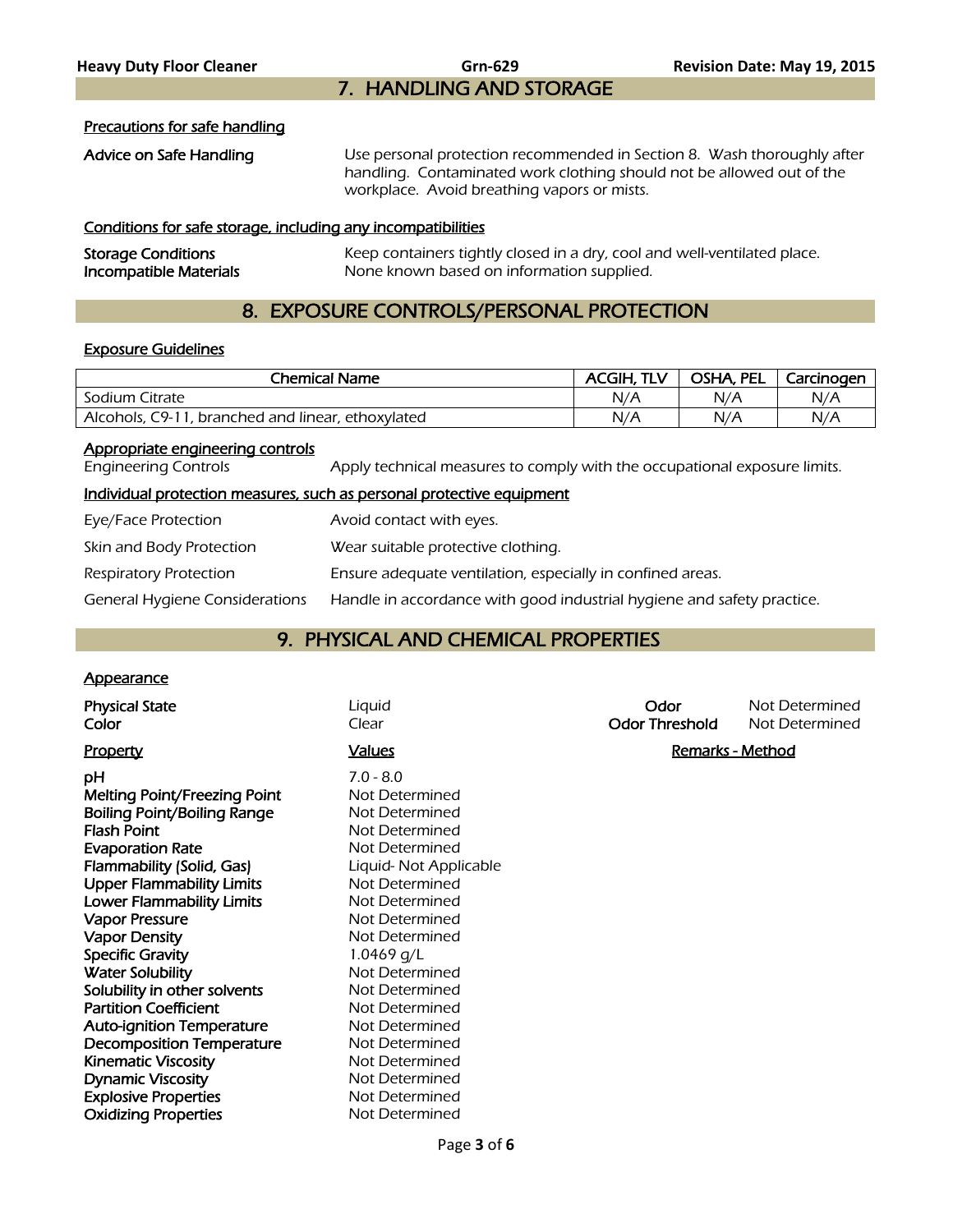### 10. STABILITY AND REACTIVITY

| Reactivity                              | Not reactive under normal conditions.        |
|-----------------------------------------|----------------------------------------------|
| <b>Chemical Stability</b>               | Stable under recommended storage conditions. |
| <b>Conditions to Avoid</b>              | Keep out of reach of children.               |
| Incompatible materials                  | None known based on information supplied.    |
| <b>Hazardous Decomposition Products</b> | None know based on information supplied.     |
| Hazardous Polymerization                | Not Available.                               |

### 11. TOXICOLOGICAL INFORMATION

| Information on likely routes of exposure |                                                                                                      |  |  |
|------------------------------------------|------------------------------------------------------------------------------------------------------|--|--|
| <b>Product Information</b>               |                                                                                                      |  |  |
| <b>Eye Contact</b>                       | Avoid contact with eyes.                                                                             |  |  |
| <b>Skin Contact</b>                      | May cause an allergic skin reaction. Causes skin irritation. May be harmful<br>in contact with skin. |  |  |
| <b>Inhalation</b>                        | Avoid breathing vapors or mists.                                                                     |  |  |
| Ingestion                                | Do not taste or swallow.                                                                             |  |  |

### Component Information

| <b>Chemical Name</b>                                                     | Oral LD50         | Dermal LD50             | Inhalation LC50 |
|--------------------------------------------------------------------------|-------------------|-------------------------|-----------------|
| Sodium Citrate (CAS 68-04-2)                                             | =1546 mg/kg (Rat) | $\sim$                  |                 |
| Alcohols, C9-11, branched and linear,<br>ethoxylated (CAS $68439-46-3$ ) | >2000 mg/kg (Rat) | >3300 mg/kg<br>(Rabbit) | -               |

### Information on physical, chemical, and toxicological effects

Symptoms Please see section 4 of this SDS for symptoms.

### Delayed and immediate effects as well as chronic effects from short and long-term exposure

Cacinogenicity Not classifiable as a human carcinogen.

### Numerical measures of toxicity

Not Determined

### 12. ECOLOGICAL INFORMATION

### Ectotoxicity (Aquatic and Terrestrial)

Harmful to aquatic life Harmful to aquatic life with long lasting effects

| <b>Chemical Name</b>                                    | Algae/aquatic<br>plants  | Fish                                             | <b>Toxicity to</b><br>microorganisms | Crustacea |
|---------------------------------------------------------|--------------------------|--------------------------------------------------|--------------------------------------|-----------|
| Alcohols, C9-11.<br>branched and linear,<br>ethoxylated | $\overline{\phantom{0}}$ | LC50 (96 h): 8.5 mg/L<br>Species: Fathead minnow | -                                    | $\sim$    |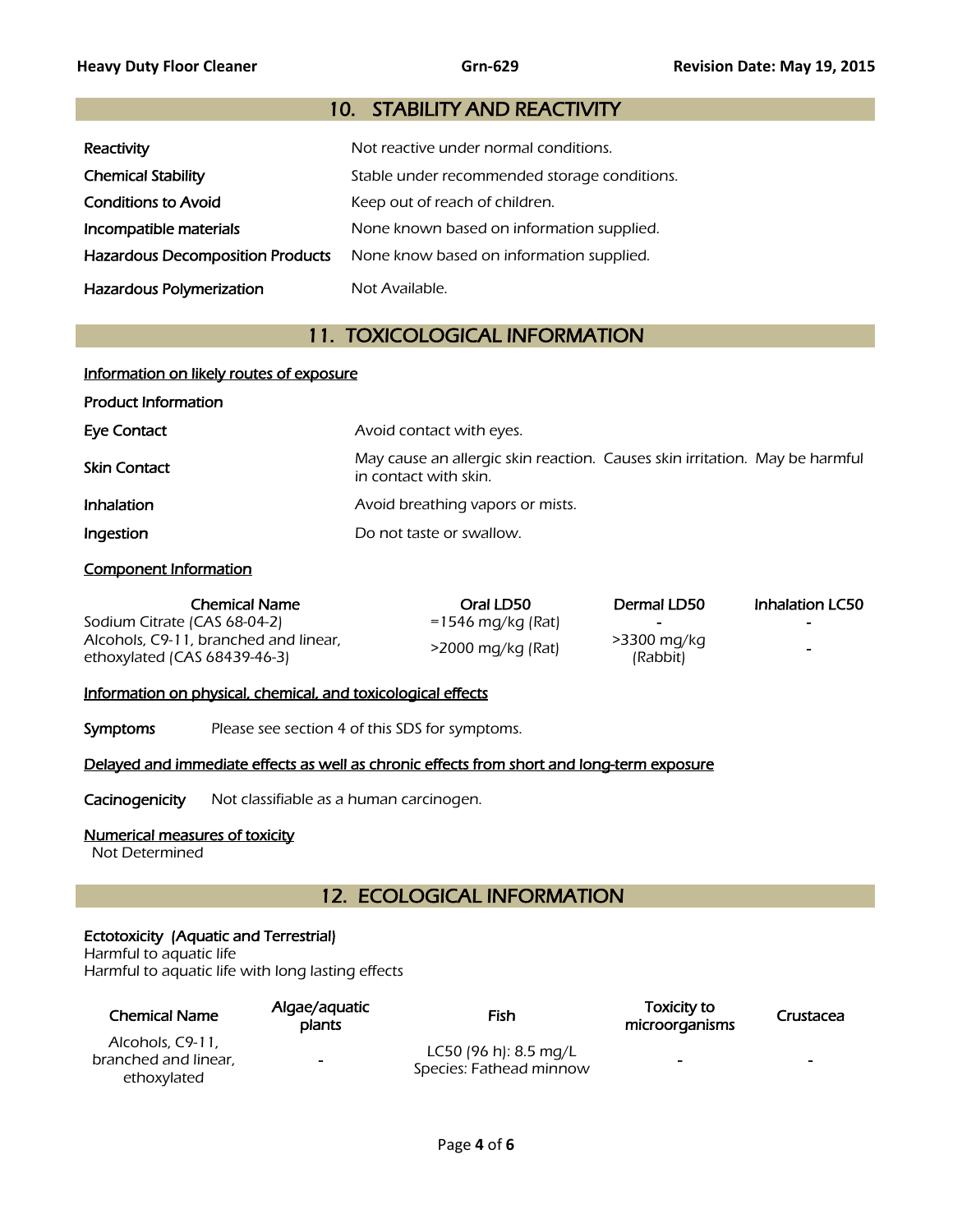# Persistence/Degradabilty

Not Determined.

### Bioaccumulation

Not Determined.

### **Mobility**

Not Determined.

### Other Adverse Effects

Not Determined.

### 13. DISPOSAL CONSIDERATIONS

### Disposal of Wastes

Disposal should be in accordance with applicable regional, national, and local laws and regulations.

### Contaminated Packaging

Disposal should be in accordance with applicable regional, national, and local laws and regulations.

### 14. TRANSPORT INFORMATION

### Note Please see current shipping paper for most up to date shipping information, including exemptions and special circumstances.

| DOT I.D. Number                 | Not Available |
|---------------------------------|---------------|
| <b>DOT Proper Shipping Name</b> | Not Available |
| DOT Hazard Classes:             | Not Available |
| US DOT                          | Not Available |
| Road (ADR)                      | Not Available |
| Air (ICAO/IMDG)                 | Not Available |
| Sea (IMO/IMDG)                  | Not Available |
|                                 |               |
|                                 |               |

Packing Group Not Available **DOT Label Not Available** 

### 15. REGULATORY INFORMATION

### International Inventories

Not Determined

### US Federal Regulations

Not Determined

### SARA 313

None Known

### US State Regulations

Not Determined

### US State Right-to-Know Regulations

None Known